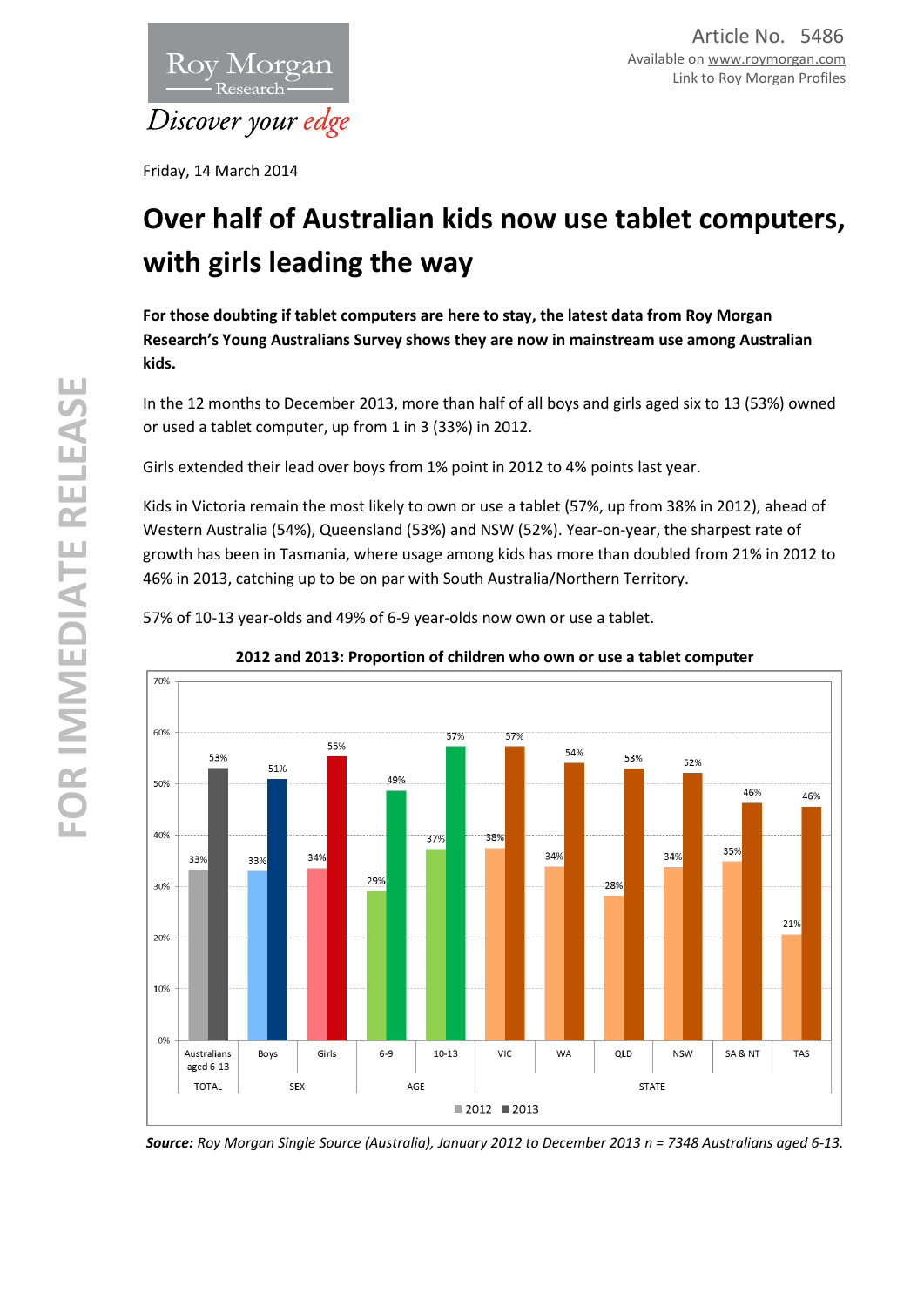## Discover your edge

Roy Morgan

### **John La Rosa, General Manager – Agencies, Roy Morgan Research, says:**

*"The speed with which tablet computers have become mainstream is a phenomenon that we'll no doubt see repeated many times as more user- and kid-friendly technologies enter the marketplace. Tablet computers will become a model for marketers looking to predict adoption trends in the future, and a case study in how devices move from being considered supplementary to necessary, desirable to indispensable.* 

*"It didn't take long after tablets were first launched for parents to recognise their value as an entertainment and educational device with multiple applications suitable for everyone in the house.*

*"The majority of children now own or have access to a tablet, with now girls almost 8% more likely than boys to use one."* 

### **For comments or more information please contact:**

John La Rosa, General Manager – Agencies Telephone: +61 (2) 9261 8233 [John.Larosa@roymorgan.com](mailto:John.Larosa@roymorgan.com)

#### **Please click on this link to the [Roy Morgan Online Store](http://www.roymorganonlinestore.com/)**

#### **Related Research**

[Click here](http://www.roymorgan.com.au/products/young-australians-survey) to learn more about our Young Australians Survey (YAS) as well as our dedicate[d Online Store](http://www.roymorganonlinestore.com/Browse/Australia/Young-Australians.aspx)  [Reports.](http://www.roymorganonlinestore.com/Browse/Australia/Young-Australians.aspx)

#### **About Roy Morgan Research**

Roy Morgan Research is the largest independent Australian research company, with offices in each state of Australia, as well as in New Zealand, the United States and the United Kingdom. A full service research organisation specialising in omnibus and syndicated data, Roy Morgan Research has over 70 years' experience in collecting objective, independent information on consumers.

In Australia, Roy Morgan Research is considered to be the authoritative source of information on financial behaviour, readership, voting intentions and consumer confidence. Roy Morgan Research is a specialist in recontact customised surveys which provide invaluable and effective qualitative and quantitative information regarding customers and target markets.

#### **Margin of Error**

The margin of error to be allowed for in any estimate depends mainly on the number of interviews on which it is based. Margin of error gives indications of the likely range within which estimates would be 95% likely to fall, expressed as the number of percentage points above or below the actual estimate. Allowance for design effects (such as stratification and weighting) should be made as appropriate.

| Sample Size | <b>Percentage Estimate</b> |            |            |           |  |
|-------------|----------------------------|------------|------------|-----------|--|
|             | 40%-60%                    | 25% or 75% | 10% or 90% | 5% or 95% |  |
| 5,000       | ±1.4                       | ±1.2       | ±0.8       | ±0.6      |  |
| 7,500       | +1.1                       | ±1.0       | ±0.7       | ±0.5      |  |